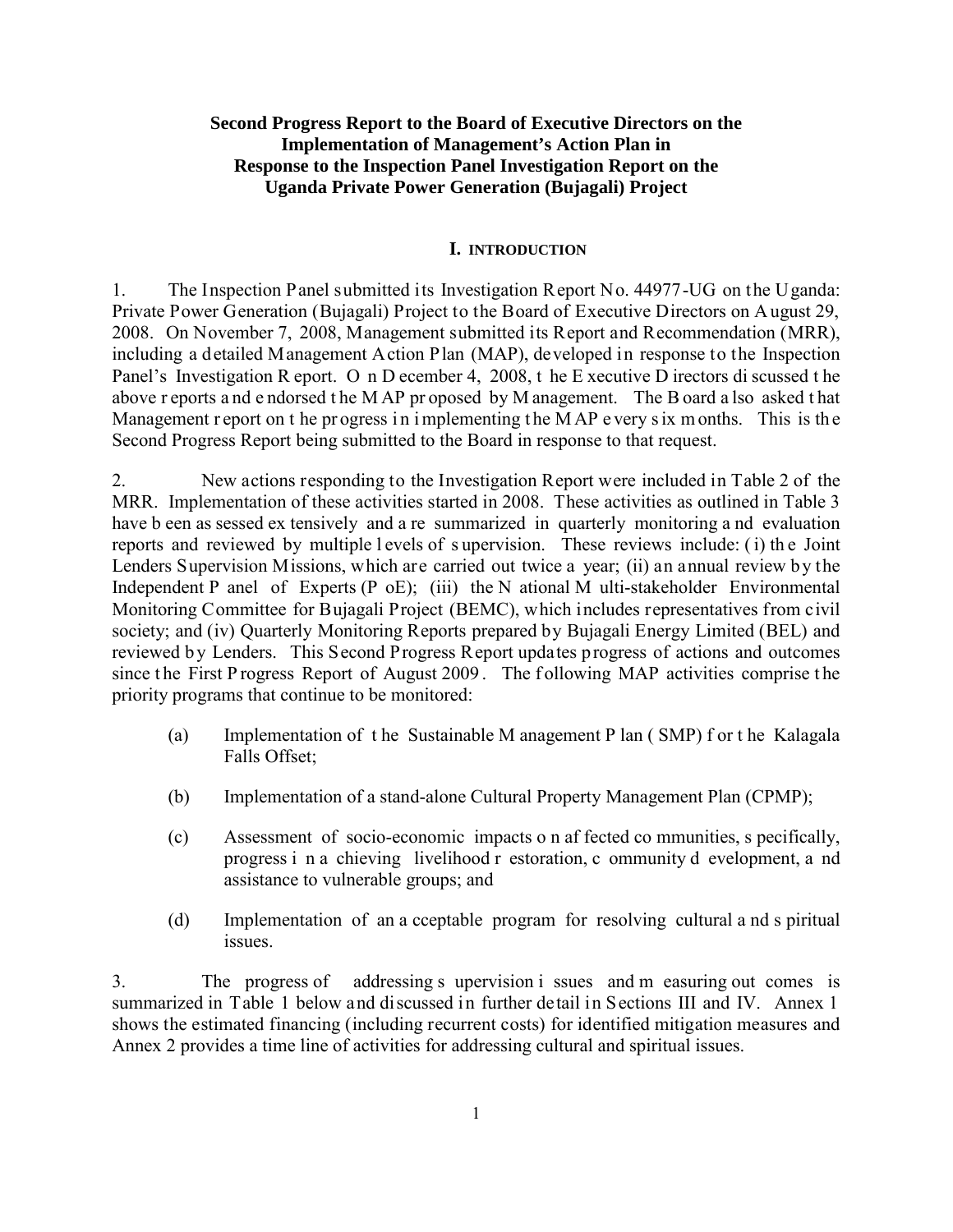| <b>Issues</b>                                                                            | <b>Actions</b>                                                                                                                                                                                                               | <b>Status</b>                                                                                                                                                                                                                                                                                                                                             |  |  |  |
|------------------------------------------------------------------------------------------|------------------------------------------------------------------------------------------------------------------------------------------------------------------------------------------------------------------------------|-----------------------------------------------------------------------------------------------------------------------------------------------------------------------------------------------------------------------------------------------------------------------------------------------------------------------------------------------------------|--|--|--|
|                                                                                          | <b>General</b>                                                                                                                                                                                                               |                                                                                                                                                                                                                                                                                                                                                           |  |  |  |
| Institutional<br>Capacity                                                                | Management follow up on<br>institutional coordination and<br>capacity building:                                                                                                                                              |                                                                                                                                                                                                                                                                                                                                                           |  |  |  |
|                                                                                          | Establishment of a Project<br>$\blacksquare$<br>Monitoring Committee (Inter<br><b>Agency Coordination</b><br>Committee)                                                                                                      | <b>Completed</b><br>There were two committees<br>established: (i) High level Inter-<br><b>Agency Coordination Committee,</b><br>which is chaired by MEMD; and (ii)<br>National Multi-stakeholder<br><b>Environmental Monitoring Committee</b><br>for Bujagali Project (BEMC), which is<br>chaired by the National Environment<br>Management Agency (NEMA) |  |  |  |
|                                                                                          | Strengthening of capacities of<br>$\blacksquare$<br>Bujagali Electricity Limited's<br>(BEL) Environment and Social<br>Unit (ESU).                                                                                            | <b>Completed</b><br>The first set of safeguards training<br>sessions was completed; Independent<br>Panel of Experts conducted additional<br>training on socio-economic baselines.                                                                                                                                                                         |  |  |  |
| Guidance on<br>Environmental<br>and Social<br>Safeguards<br>Issues in Legacy<br>Projects | Management has developed<br>$\blacksquare$<br>interim guidance on addressing<br>environmental and social<br>safeguards issues in legacy<br>projects (which is a Bankwide<br>activity applicable not only to<br>this project) | Completed                                                                                                                                                                                                                                                                                                                                                 |  |  |  |
| <b>Social Impact Assessment and Mitigation Measures</b>                                  |                                                                                                                                                                                                                              |                                                                                                                                                                                                                                                                                                                                                           |  |  |  |
| Vulnerable<br>Groups $(OP4.12)$                                                          | Management has assessed<br>$\blacksquare$<br>progress of BEL's programs to<br>address needs of vulnerable<br>groups                                                                                                          | Completed for 2008-2009<br>Monitoring is ongoing; next report on<br>vulnerable groups survey expected by<br>end-2010                                                                                                                                                                                                                                      |  |  |  |

## **Table 1: Status of Implementation of the Management Action Plan[1](#page-1-0)** of Implementation of the Management Action Plan<sup>1</sup><br>and Ongoing Supervision Activities<sup>[2](#page-1-1)</sup>

 $\overline{1}$  $1$  See Table 2, Page 39 of the Management Report and Recommendations, November 2008.

<span id="page-1-1"></span><span id="page-1-0"></span> $2^2$  Entries in italics account for the additional actions endorsed by the Board.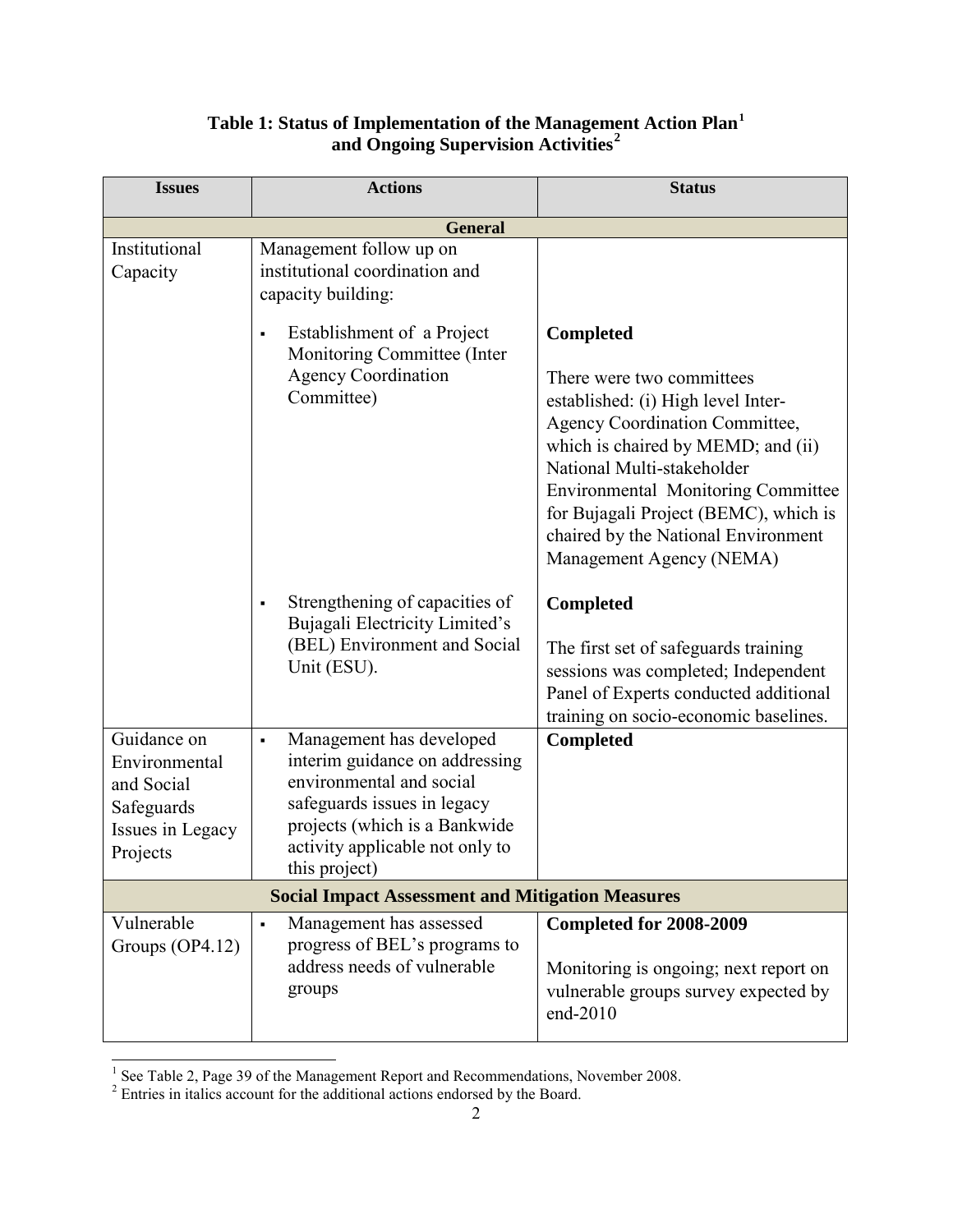| <b>Actions</b>                                                                                                                                                                                                                                                                                                      | <b>Status</b>                                                                                                                                                                                   |  |  |  |
|---------------------------------------------------------------------------------------------------------------------------------------------------------------------------------------------------------------------------------------------------------------------------------------------------------------------|-------------------------------------------------------------------------------------------------------------------------------------------------------------------------------------------------|--|--|--|
| <b>Cultural and Spiritual Values</b>                                                                                                                                                                                                                                                                                |                                                                                                                                                                                                 |  |  |  |
| Management completed follow<br>$\blacksquare$<br>up of a stand-alone CPMP                                                                                                                                                                                                                                           | <b>Completed</b><br>The CPMP was disclosed in country<br>and in the Bank's InfoShop in August<br>2010                                                                                           |  |  |  |
| Management assessed<br>$\blacksquare$<br>monitoring and reporting by<br>BEL of the CPMP, including<br>the EPC Contractor's Code of<br>Practice for "chance finds"<br>procedures, and found them to<br>be satisfactory                                                                                               | <b>Completed</b><br>Stand-alone CPMP disclosed in<br>country and in Bank InfoShop in<br>August 2010                                                                                             |  |  |  |
| <b>Environment Assessment and Mitigation Measures</b>                                                                                                                                                                                                                                                               |                                                                                                                                                                                                 |  |  |  |
| ٠<br>December 2009 that the reports<br>of the Environment and Social<br>Independent Panel of Experts<br>(PoE) were publicly disclosed                                                                                                                                                                               | <b>Completed</b><br>$6th$ PoE Review Mission was<br>undertaken in January 2010 and the<br>Mission findings/report were<br>subsequently disclosed and made<br>available in the project's website |  |  |  |
| <b>Ongoing Supervision Activities<sup>3</sup></b>                                                                                                                                                                                                                                                                   |                                                                                                                                                                                                 |  |  |  |
| <b>General</b>                                                                                                                                                                                                                                                                                                      |                                                                                                                                                                                                 |  |  |  |
| Management assessed satisfactory<br>progress in:<br>Establishment of coordination<br>arrangements (MEMD Project<br>Inter-Agency Coordination<br>Committee)<br>Implementation capacity of the<br>٠<br>National Forest Authority for<br>the Kalagala Offset SMP,<br>including Mabira Central<br><b>Forest Reserve</b> | <b>Completed</b><br><b>Completed</b><br>NEMA and National Forest Authority<br>will continue its field-based training<br>programs                                                                |  |  |  |
|                                                                                                                                                                                                                                                                                                                     | Management confirmed in<br><b>Social Impact Assessment and Mitigation Measures</b>                                                                                                              |  |  |  |

<span id="page-2-0"></span> $\overline{1}$  $3$  See Table 3, Page 40 of the Management Report and Recommendations, November 2008.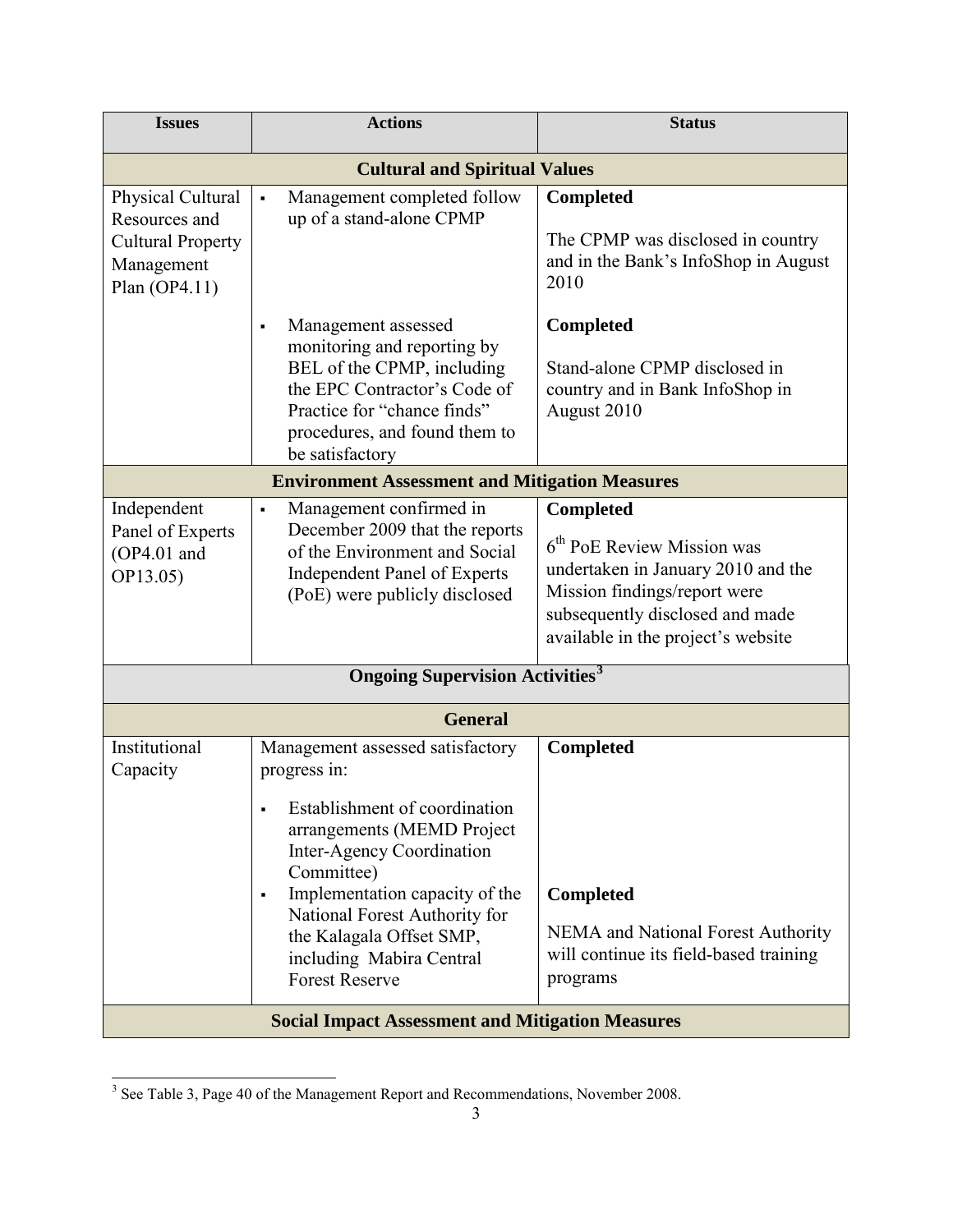| <b>Issues</b>                                                                                    | <b>Actions</b>                                                                                                                                                                                                                    | <b>Status</b>                                                                                                                            |  |
|--------------------------------------------------------------------------------------------------|-----------------------------------------------------------------------------------------------------------------------------------------------------------------------------------------------------------------------------------|------------------------------------------------------------------------------------------------------------------------------------------|--|
| <b>Remedial Steps</b><br>for Updating and<br>Completion of<br><b>Baseline Socio-</b><br>economic | Management assessed as<br>satisfactory in the Quarterly<br>Monitoring Report:<br>Improvements in outcome<br>$\blacksquare$                                                                                                        | <b>Completed</b>                                                                                                                         |  |
| Information<br>(OP4.12)                                                                          | indicators, as measured from<br>findings of the updated (2010)<br>socio-economic survey,<br>indicating benefits received by<br>PAPs from CDAP programs;<br>and continued monitoring of<br>impacts recorded in the M&E<br>database | Outcome indicators are identified and<br>measured in the CDAP monitoring and<br>evaluation database on a quarterly<br>basis <sup>4</sup> |  |
|                                                                                                  | Improvements in reporting in<br>٠<br><b>BEL's Quarterly Environment</b><br>and Social Monitoring,<br>including database on<br>household surveys                                                                                   | Ongoing<br><b>BEL</b> submits a Quarterly Environment<br>and Social Monitoring report which is<br>available in its website <sup>5</sup>  |  |
|                                                                                                  |                                                                                                                                                                                                                                   | <b>Completed</b><br>Database on household surveys set up<br>and updated yearly <sup>6</sup>                                              |  |
| Sharing of<br>Project Benefits<br>(OP4.12)                                                       | Management has followed up<br>٠<br>with BEL progress in delivery<br>of services in Naminya<br>resettlement site and directly                                                                                                      | <b>Completed</b><br>Phase 2 of $CDAP7$                                                                                                   |  |
|                                                                                                  | affected villages; start of<br>program for electricity and<br>water services, including<br>Memorandum of Agreements<br>with local governments                                                                                     | Ongoing<br>Phase 3 of the CDAP includes small-<br>scale water supply and electricity<br>(financed by AFD and REA)                        |  |
| <b>Environment Assessment and Mitigation Measures</b>                                            |                                                                                                                                                                                                                                   |                                                                                                                                          |  |
| Environment<br>Management<br>Plan and<br>Kalagala Offset                                         | Management assessed as<br>٠<br>satisfactory BEL's ongoing<br>afforestation activities                                                                                                                                             | Completed<br>Target of 444 hectares reforested                                                                                           |  |

 $\overline{1}$ <sup>4</sup> The latest outcome indicators are reported in: [http://www.bujagali-](http://www.bujagali-/)

<span id="page-3-1"></span><span id="page-3-0"></span>energy.com/docs/newsletter/BEL%20Newsletter%20Dec-09(English).pdf<br><sup>5</sup> http://www.bujagali-energy.com/bujagali\_documentsMaps1.htm

<span id="page-3-2"></span> $6$  The results of the socio-economic updates can be found in the website, including the social assessment completed

<span id="page-3-3"></span>by the Panel of Experts: http://www.bujagali-energy.com/bujagali\_documentsMaps1.htm<br><sup>7</sup> Phase 2 results of the CDAP are reported in the Bujagali Project Newsletter (2<sup>nd</sup> Quarter 2010)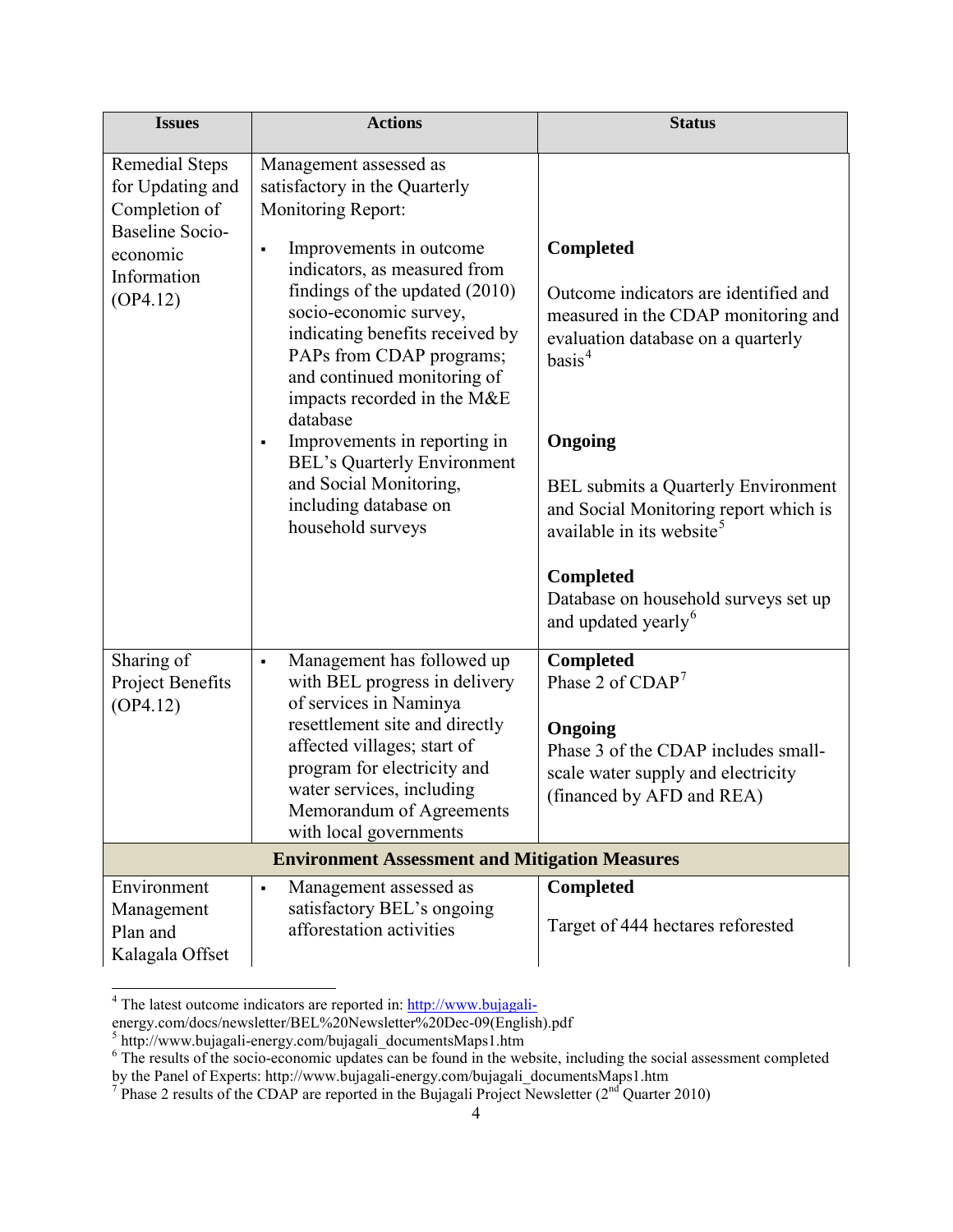| <b>Issues</b>           | <b>Actions</b>                                                                  | <b>Status</b>                       |  |
|-------------------------|---------------------------------------------------------------------------------|-------------------------------------|--|
| (OP4.01)                |                                                                                 |                                     |  |
|                         | Management confirmed that the<br>$\blacksquare$<br>SMP for the Kalagala Offset, | <b>Completed</b>                    |  |
|                         | which includes the Mabira                                                       | SMP implementation includes an eco- |  |
|                         | Central Forest Reserve, was<br>approved and implementation is                   | tourism program                     |  |
|                         | underway.                                                                       |                                     |  |
| Cumulative              | Management confirmed that<br>٠                                                  | Completed <sup>9</sup>              |  |
| Impacts: Climate        | GoU disclosed the Lake                                                          |                                     |  |
| Change and<br>Hydrology | Victoria hydrological (water<br>releases) starting in 2008, and                 |                                     |  |
| Risks; Potential        | since then, the information has                                                 |                                     |  |
| Impacts on Lake         | been made available to the EAC                                                  |                                     |  |
| Victoria;               | on a regular basis.                                                             |                                     |  |
| Alternative             |                                                                                 |                                     |  |
| Project                 |                                                                                 |                                     |  |
| Configurations          |                                                                                 |                                     |  |
| (OP4.01)                |                                                                                 |                                     |  |

### **II. PROJECT DESCRIPTION AND STATUS**

4. The Uganda Private Power Generation (Bujagali) Project supports the development of a 250 M W r un-of-river Bujagali h ydropower s tation on t he Nile R iver, e ight ki lometers downstream f rom th e existing N alubaale/Kiira p ower s tation. U nder th e tr ansmission component, a 220 kV double c ircuit t ransmission l ine ( Bujagali-Kawanda), funded b y t he African Development Bank (AfDB) and Japan International Cooperation Agency (JICA), is also under c onstruction t o e vacuate pow er t hrough the m ain grid t o reach Kampala city and i ts vicinity. O ther components include a 132 kV double circuit line from Kawanda to Mutundwe, and a 132 kV double circuit line from Bujagali to Nalubaale and then to Tororo.

5. In particular, the project will allow Uganda to retire 100 M W of costly automotive diesel oil (ADO) thermal power stations, resulting in an immediate reduction in overall power generating co sts.<sup>[10](#page-4-2)</sup> Uganda h as al ready commissioned a p ermanent 5 0 MW t hermal p ower station operating on heavy fuel oil (HFO), which is lower in cost than ADO. Depending on the outcome of several other HFO transactions, which could add as much as 155 MW more, Bujagali commissioning m ay allow t he r eduction, or e ven e limination, of t he \$50 m illion in G oU budgetary subsidies currently provided to the sector. In constant dollar terms, the retail tariff

<span id="page-4-0"></span> $\frac{1}{c}$  $8$  The issue of funding gaps (including recurrent costs) related to implementation of the SMP were raised in the last mission *Aide Memoire* (dated August 10, 2010); see Annex 1.

<span id="page-4-1"></span><sup>9</sup> Information can be found in: http://www.bujagali-energy.com/default.htm

<span id="page-4-2"></span><sup>&</sup>lt;sup>10</sup> There are two 50 MW ADO thermal power stations, one of which (Mutundwe) is partially financed by the Banksupported Power Sector Development Operation.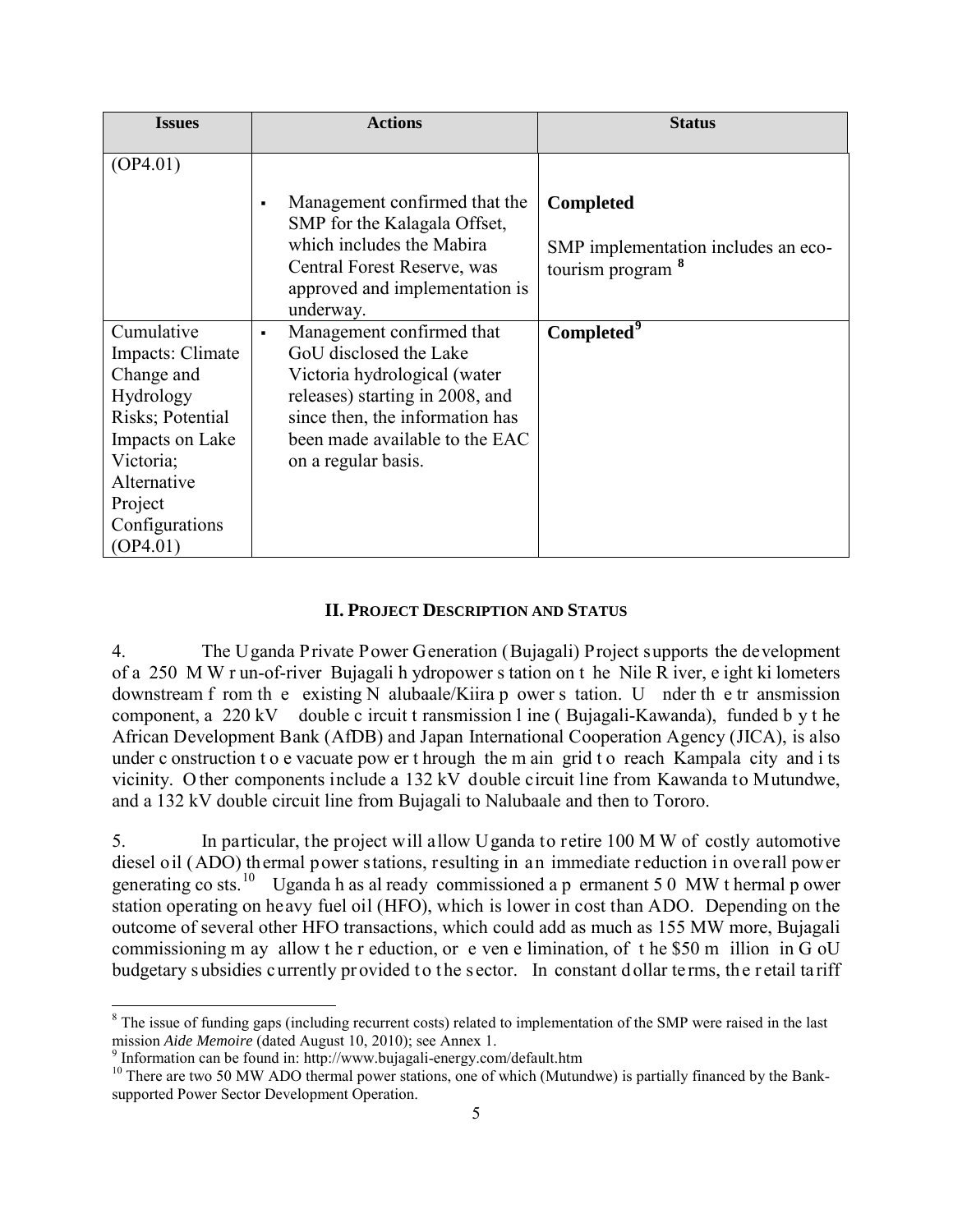already has reduced due to the impact of inflation. In current dollar terms, an upward adjustment of the tariff will be needed in the coming years, with the magnitude of the increase dependent on the details of transactions such as the HFO power stations mentioned above as well as hydrology, which determines the amount of available hydropower generation.

6. A Power Sector Investment Plan (SIP), which will provide an investment road-map including generation, transmission, and distribution, is currently implemented under the Banksupported P ower S ector D evelopment O peration. The o verall aim o f t he S IP i s t o i ncrease access to least cost power in support of Uganda's economic growth and improved quality of life. The B ank-supported Energy f or R ural T ransformation II P roject, unde r i mplementation s ince April 2009, is in the second phase of an Adaptable Program Loan to promote access to electricity and i nformation/communication t echnologies ( ICT) i n r ural U ganda t hrough i nvestments i n power a nd ICT ne twork e xtension, m ini-grids, s olar photovoltaics, a nd r enewable energy systems (e.g. mini-hydro). In combination, these three projects – Bujagali Hydropower; Power Sector Development Operation and Energy for Rural Transformation II – represent a coordinated program to reduce e nergy sector constraints prior to Bujagali commissioning. Over the longterm, it is expected to reduce sector revenue requirements (post Bujagali) and extend the benefits of electricity to the growing Ugandan population.

# **Project Status**

7. **Delays in dam construction**. The April 2010 J oint Lenders Supervision M ission reported ov erall construction de lay of a bout 10 m onths. This ha s l ed to a ne w "guaranteed completion date" of April 8, 2012 under the Settlement Agreement signed between BEL and the construction contractor, *Salini Costruttori* (Salini). This delay is because of changes in ground conditions a rising out of the presence of erodible schist in the gated s pillway d ischarge area. Other reasons include delays in production of structural concrete and recurrence of slope failure. The issue of erodible materials in the gated spillway tailrace is being addressed by capping with a reinforced concrete apron s tructure. R esolution of t hese issues needs significant a dditional work and time.

8. All major issues between BEL and Salini have been resolved through confirmation of c laims t hat amounts t o U S\$41.7 m illion t o t he ons hore c ontractor as r eflected i n t welve changes in works. The contractor has reserved its right on four other matters which could not be resolved at the time of the Settlement Agreement. H owever, the contractor has agreed that no additional pr olongation c osts w ill be s ought o n c hange or ders i ncluded i n t he S ettlement Agreement. Thus, t here is no i ncrease in c ost f or t he of fshore w ork. The o verall co st is currently estimated at US\$874.0 million.

9. Based on the Quarterly Report (as of end-June 2010), progress of major components is as follows: (a) Switchyard-75%; (b) Earthworks-65%; (c) engineering -- overall basic design-100% a nd de tailed de sign-96%; and (d) e lectromechanical w orks – 99% fo r engineering and procurement, a nd m anufacturing-98%. On production a nd pl acement of s tructural c oncrete, there is some de lay, for ex ample, actual p lacement o f co ncrete w as  $255,000 \text{ m}^3$  against a cumulative scheduled quantity of  $300,000 \text{ m}^3$ .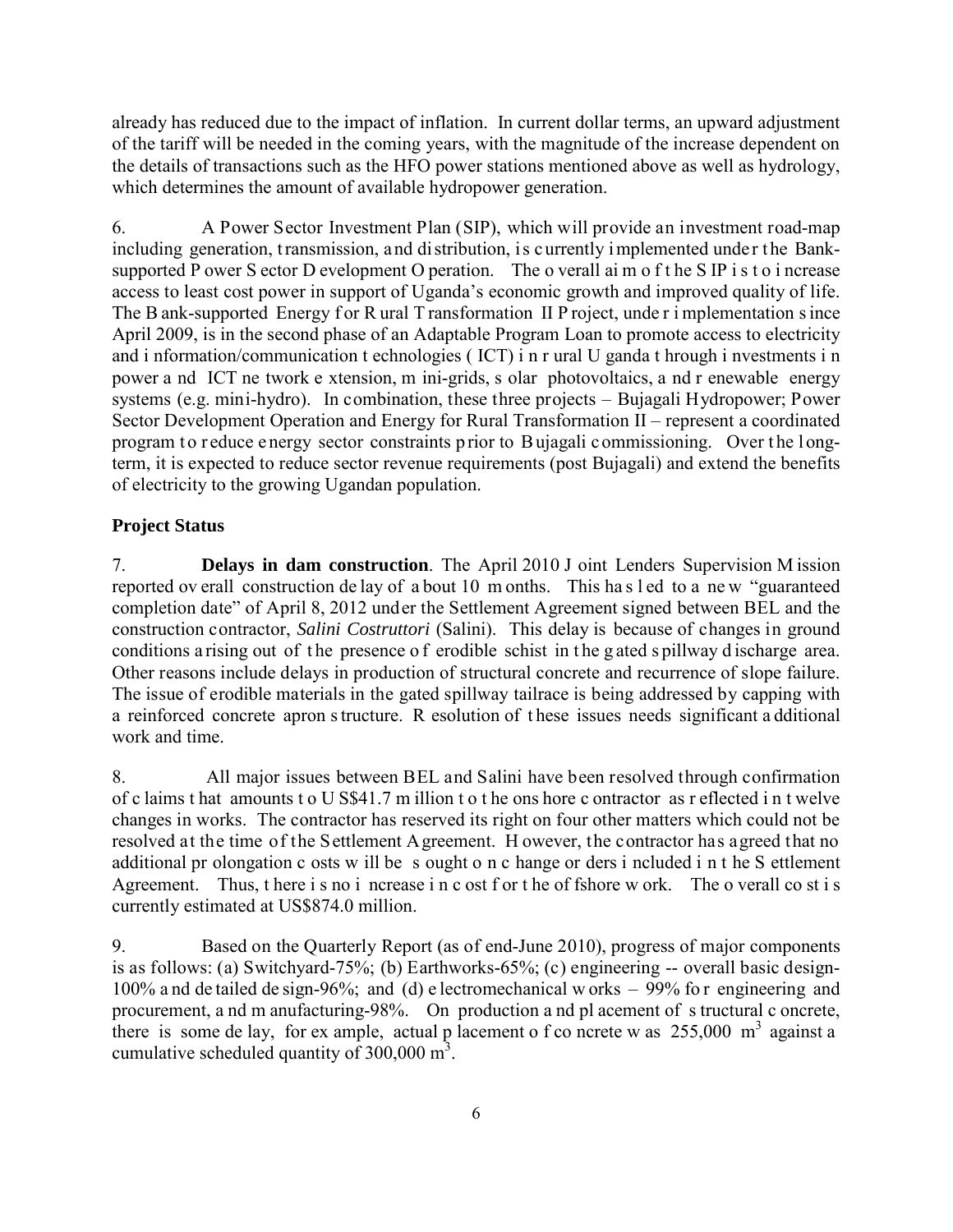10. **Delays in Transmission Line (T-Line) construction**. Problems in completion of the T-Line, including pending resettlement compensation disputes, are likely to have an impact on t he c ommissioning s chedule. Following the J oint L enders' Supervision Mission of A pril 2010, the anticipated completion date for the T-line was deferred until end-December 2010. The main reasons for the delay include: (a) inability to fully secure properties on the T-Line right-ofway (RoW); (b ) slow p rogress on t he construction of the control bui lding a t t he Kawanda substation; (c) incomplete soil investigation of the 132 kV Kawanda-Mutundwe T-Line corridor (swampy areas); and (d) lack of access to the tower foundations sites along the 220 kV Bujagali-Kawanda line. Overall progress of physical works for the various transmission sub-components is less than 70%.

11. **Additional requests for investigation.** The Joint Lenders S upervision M ission found t he status o f im plementation o f th e R esettlement A ction P lan ( T-Line R AP) and Environmental Management Plan (T-Line EMP) to be about 89% complete. However, two other requests f or i nvestigation of e nvironmental a nd s ocial i ssues w ere f iled. One wa s wi th t he African Development Bank (AfDB) Compliance Review and Mediation Unit, which undertook an investigation of the hydropower and T-Line projects in coordination with the World Bank's Inspection Panel. The preliminary management response, which addressed systemic issues, such as the Kalagala Offset, dam safety issues, resettlement, and economic, environmental, and social impacts, was presented t o t he AfDB Board i n M ay 2009 . The W orld B ank G roup t eam continues to collaborate with AfDB in project supervision to ensure compliance with similarly applicable safeguards requirements.

12. The s ame set o f r equesters f iled a nother complaint w ith the E uropean Investment Bank (EIB) in October 2009. The issues included in the complaint are similar to the ones that were raised earlier with the World Bank. Since then, a full investigation by a team of specialists from EIB, and in consultation with WB and AfDB, has taken place. T o date, this investigation has reached the EIB Board, and there is a possibility that some intervention (arbitration) from the European Union (EU) may take place.

## **III. DETAILED PROGRESS DESCRIPTION OF MAP ACTIONS**

13. **Institutional Capacity**. The foundation for institutional and capacity strengthening has b een **completed**. In p articular, a National M ulti-stakeholder E nvironmental M onitoring Committee f or B ujagali P roject ( BEMC) was es tablished b y t he N ational E nvironment Management A gency (NEMA) i n F ebruary 20 09 a nd c ontinues t o pr ovide m onitoring a nd oversight of the environment and social management functions of the project. During the past year, the BEMC has been active in reviewing the Sustainable Management Plan (SMP) for the Kalagala Offset. The SMP was approved by GoU and endorsed at a multi-stakeholder workshop held in Kampala in June, 2010. Since the last progress report, there is no change in the BEMC's composition and f unctions. It c ontinues t o be chaired b y a h ighly respected en gineer f rom Makerere University, its m embership i s br oad-based an d representative, drawing on representation from local government units and the Nile Basin Discourse Forum, and it used to include the National Association of Professional Environmentalists (NAPE), which is one of the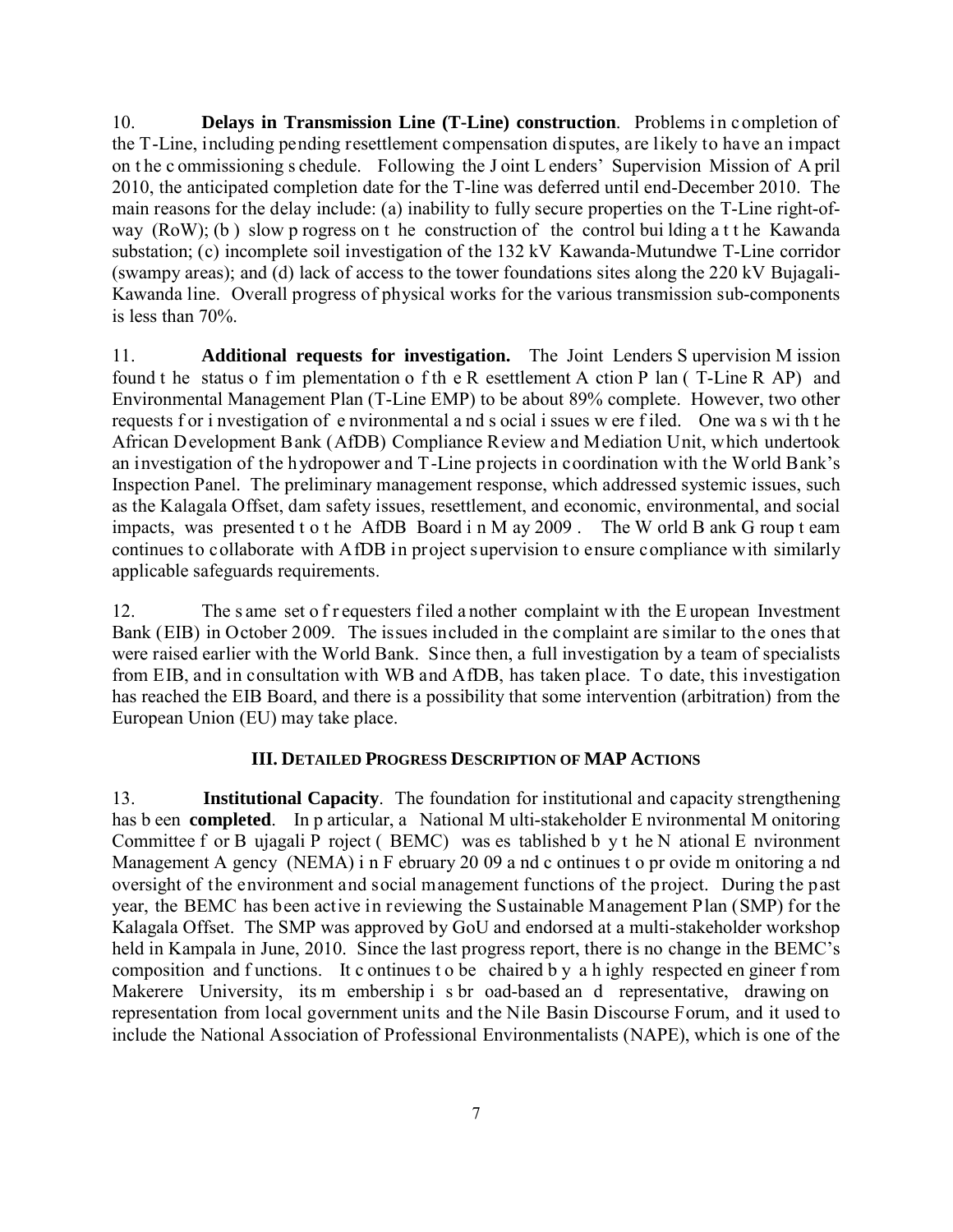requesters.<sup>[11](#page-7-0)</sup> The first meeting in February 2009 included a site visit and field verification. The BEMC h as also o rganized sub-committees, to gether w ith its representative p artners, based on specialized i ssues r elated t o e ngineering, s ocial, a nd e nvironment. The GoU al locates approximately US\$0.1 million per year to cover the costs of BEMC meetings and operations.

14. **Guidance on Legacy Projects**. The *Interim Guidelines for Addressing Legacy Issues in World Bank Projects* was **completed** and posted in June 2009 on the Bank's Safeguards website for Bank staff.

15. **Vulnerable Groups.** BEL **completed** a survey o f vul nerable gr oups i n pr oject affected v illages, including hos t c ommunities. The s urvey identified 3 58 households w ith at least one or m ore hous ehold members t hat be long t o t he vul nerable group c ategories ( e.g. female-headed; disabled or seriously ill; H IV/AIDs-infected). As of the Second Quarter 2010 Monitoring R eport, BEL indicated that the f irst pha se of l ivelihood assistance to vul nerable households was **completed** and will continue to provide support to these households for another two years, coinciding with the time table for completion of the Community Development Action Plan (CDAP). For example, following a needs assessment, BEL started a fuel saving cooking stove pr ogram f or vul nerable hous eholds/groups. Targeting f emale-headed hous eholds in the affected v illages, BEL r eported i n M ay 201 0 t hat t he num ber o f Livelihood Women's Cooperatives increased from 51% in 2008 to 63% in 2009, and 68% in 2010. Over 65% of those who pa rticipated i n B EL's S anitation a nd H ygiene C ampaign i n b oth a ffected and hos t communities be longed t o w omen's a nd youth groups. BEL contracted th e N ile V ocational Institute to manage youth skills training and where three-fourths of local youth r egistered and completed the course. The next phase of vulnerable groups' skills training will cover disabled people and young women.

16. **Cultural Property Management Plan (CPMP)** Originally, in 2002, t his was part of t he R esettlement a nd C ommunity D evelopment A ction P lan ( RCDAP). S ubsequently, a CPMP was developed that outlined the steps necessary for a "chance find" and was included in the Contractor's manual; it facilitated identification of the major cultural sites. An update of the CPMP in cludes d etails o n c ompletion o f th e B ujagali s pirits r elocation s ite a nd, the accompanying c eremonies, a nd hol ding of t he i nterdenominational c eremony i n m emory of people bur ied i n t he i sland ( prior t o t heir i nundation). T his upda ted s tand-alone C PMP w as disclosed by the GoU in-country and in the Bank InfoShop in August 2010. T he time line of spiritual a ppeasement c eremonies and other a ctivities is outlined in A nnex 2; these r eflect the large number of activities that were undertaken as a part of the CPMP.

17. **Disclosure and Panel of Experts (PoE) Review Mission and Report**. The project's P oE **completed** five r eports, i ncluding t he m ost r ecent r eview, w hich w as done in January 2010 and disclosed by the project. The PoE noted the project's significant progress and the improvements in BEL's institutional capacities for addressing environment and social issues. The m ain r ecommendations in the 2010 P oE M ission R eport s uggested B EL t o: (i) provide replacement la nd title s; ( ii) in crease e mployment oppor tunities a nd o ffer micro c redit f or

<span id="page-7-0"></span> $\frac{1}{1}$ <sup>11</sup> The National Association of Professional Environmentalists (NAPE) membership in the EMC was cancelled by Dr. Arymanya-Mugisha, chairperson of the EMC, in a Letter dated February 26, 2010 due to "conflict of interest as evidenced by (your) petition to the European Investment Bank."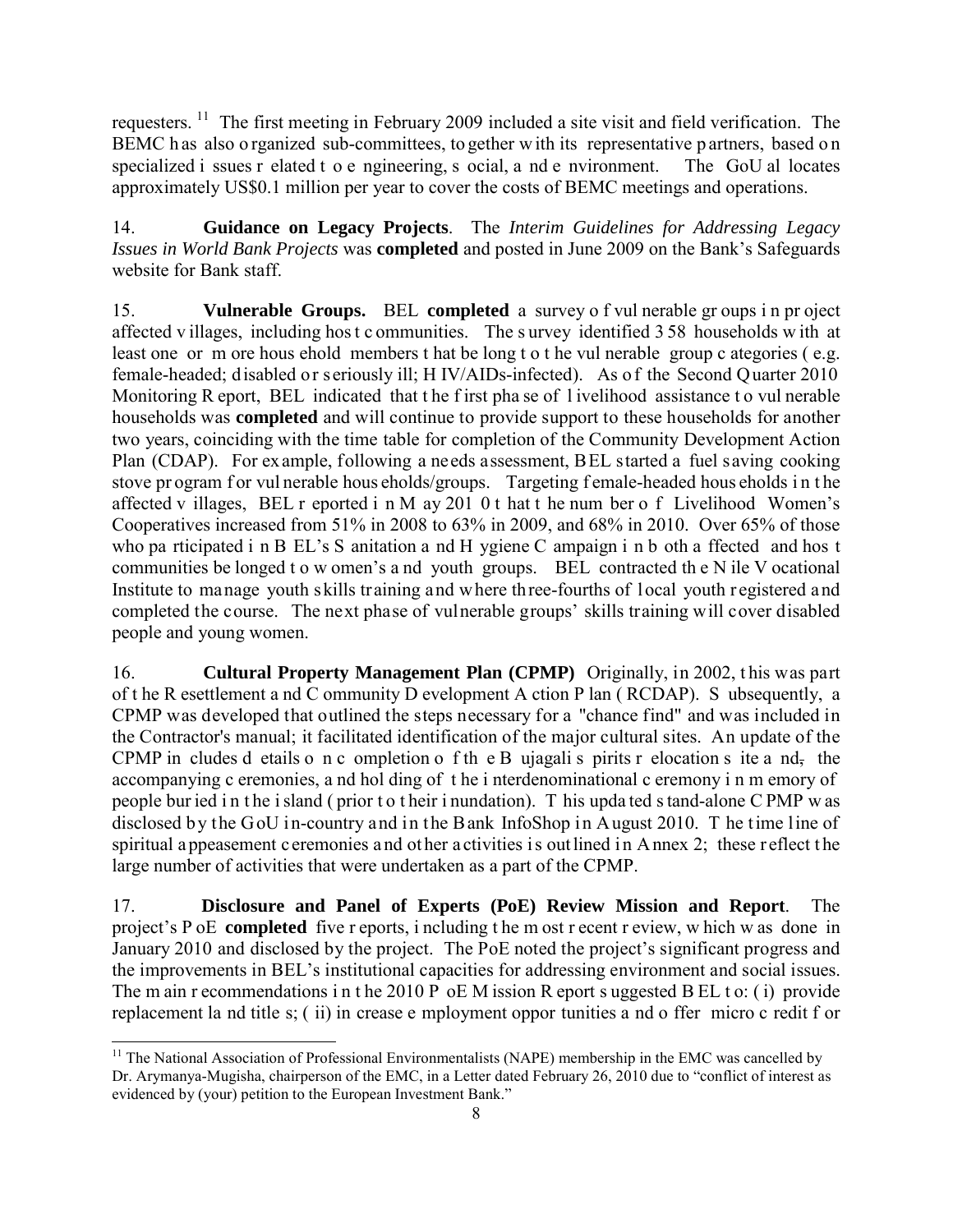livelihoods; (iii) resolve land claims in the Interconnection Project for some 124 project affected households; (iv) m onitor di sposal a rea f or c rushing pl ant s ludge; (v) c ontinue w ater qua lity monitoring; and (vi) ensure that health programs are in place to address water-related illnesses, in a ddition t o H IV/AIDs. These recommendations h ave s ince b een ca rried o ut, except f or replacement land titles, since its resolution is not under BEL's control. Land titling authority is vested in local government jurisdictions and B EL h as r epeatedly r equested f acilitation f rom district and national officials to resolve these issues.

### **IV DETAILED PROGRESS OF ONGOING SUPERVISION ACTIONS**

18. **Project Inter-agency Coordination Committee.** As not ed i n t he l ast P rogress Report, h igh level in ter-agency c oordination i s unde rtaken a t t he S teering C ommittee l evel, which has be en in pl ace s ince S eptember 2008. D ay-to-day ope rations and c oordination a re done through sub-committees that are organized around the programmatic areas of environment and s ocial; t ourism a nd f orest m anagement; a nd c ommunications a nd l egal. C oordination i s enhanced, f or e xample, t hrough or ganized pl anning w orkshops, s uch a s t he E nvironment Monitoring Indicators Workshop, he ld i n Jinja i n M ay 2009. This in ter-agency f ive-day planning w orkshop a lso i nvolved some of the BEMC members ( including th e N ile B asin Discourse Forum)**.** 

19. **National Forest Authority (NFA) Capacity to Implement Sustainable Management Plan (SMP).** A Bank Technical Mission in June, 2010 reviewed the cap acity of N FA t o implement the SMP, in particular, the protection of natural habitats, environmental and cultural values at Kalagala and Nile Bank C entral Forest R eserves (CFR), and m anagement of M abira Forest CFR with emphasis on pr omoting ecological and social values of Mabira ecosystem. In addition, NFA coordinates the work of other government agencies, for example, tourism. NFA field staff review the forest management plans for the target CFRs and conduct field visits. The mission f ound t he c apacities acceptable, despite institutional problems t hat af fected N FA leadership and financial management during 2009 – 2010 (e.g. allegations of corruption within NFA). Following c hanges i n N FA l eadership, t he f orest ma nagement a ctivities in K alagala Offset CFRs are ongoing with acceptable deployment of field staff and operating resources. An increase in both human and financial resources for forest management in Kalagala O ffset will take place under the SMP.

20. **Socio-Economic Survey.** A follow up s urvey ( representing almost 40% of t otal affected population) was **completed** in May 2009 and a summary report was issued in July 2009. The results of this survey measure key indicators of impact, including c hanges in income and livelihood. These are integrated in a d ata base that is summarized every year as part of socioeconomic m onitoring. In th e p ast year, th e monitoring me asures in formed d esign o f th e agricultural s ervice d elivery p rogram f or e ach t ype and l evel o f affected v illages. T he P oE Report r ecommends t hat f uture "data collection a nd ot her m easures t o m onitor out puts a nd evaluate outcomes, particularly for the livelihood restoration program need to determine whether actions are having the desired effect or whether any changes are necessary (in the CDAP)." In this connection, BEL arranged for a monitoring and evaluation (M&E) training workshop with the PoE social specialist and has since began implementing the recommended "systematic socio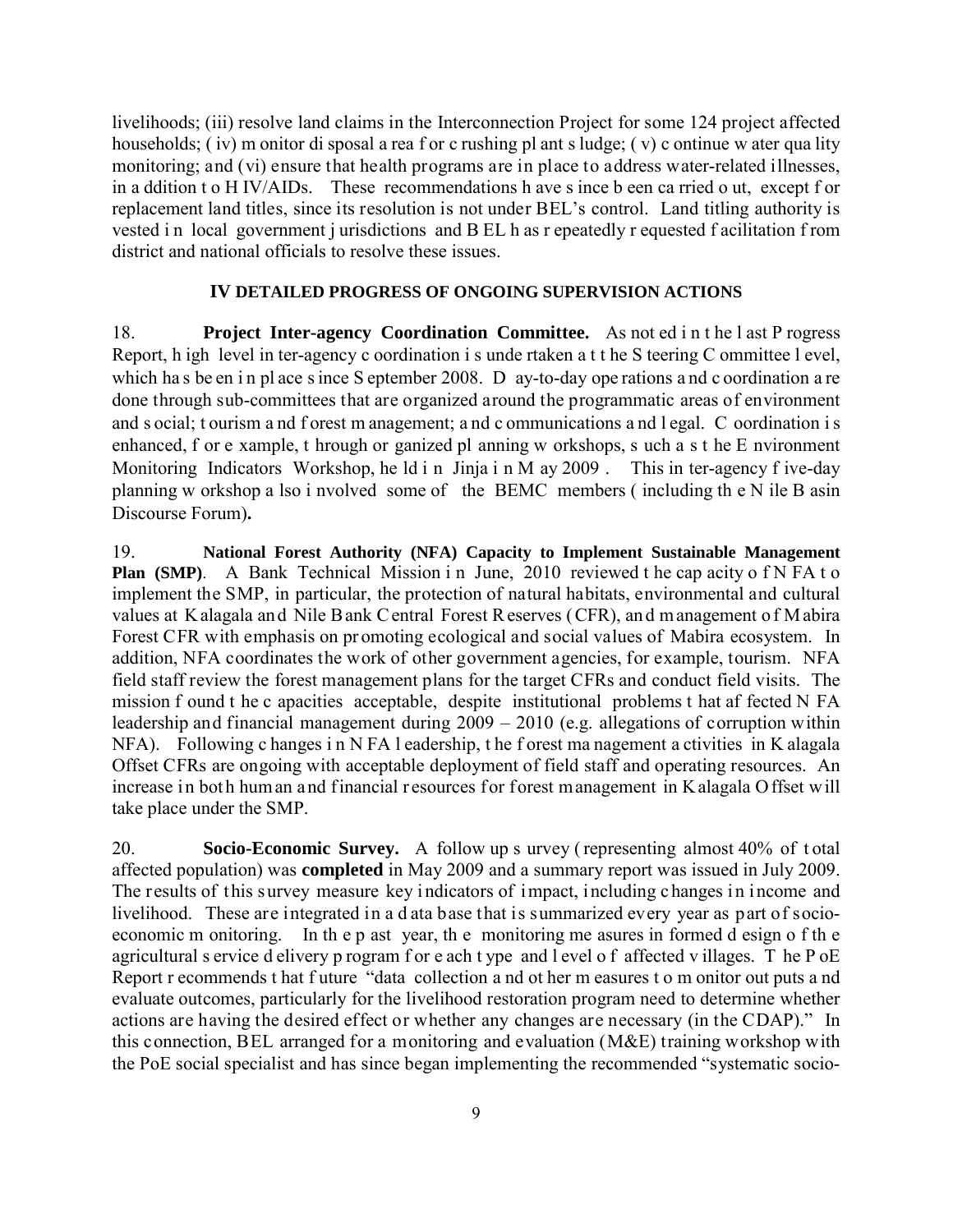economic m onitoring" approach. The next follow-up survey w as i nitiated in S eptember 2010 and is expected to be completed in December 2010.

21. **Livelihood Restoration.** BEL r eported t hat t he l ivelihood r estoration pl an i s **completed.** As noted in the Quarterly Monitoring Report of May 2010, there are 564 households (around 80% of P APs), c overing 1,300 P APs, w ho ha ve be nefited f rom di rect l ivelihood programs. Among t hese be neficiaries, 300 hous eholds a vailed of a gricultural pr ograms (including i nputs a nd, m arket a nd group c ooperatives); 214 r eceived f isheries s upport ( fishing gear, boats, fish nets); and 50 households participated in the livelihood training workshops. The report also noted (from anecdotal evidence) an increase in household income, but there were no specific measures indicating the level of income shift. However, there are some indicators used, which need to be further refined. For example, 66 participating groups and families were given 11500 chicks, 35 got 244 pigs and about 11 goats per farming cooperative. After six months, livestock number increased by 20% for goats, and 150% for pigs.

22. The survey t o m easure impacts o f liv elihood p rograms in N aminya r esettlement village was **completed**. T he Panel o f E xperts ( PoE) Sixth M ission R eport of January 2010 noted that while there were significant improvements in livelihoods and incomes, there remain differentiated i mpacts on w omen's g roups a nd agricultural hous eholds in N aminya. The PoE recommendation was to initiate the micro credit and small financing programs in the site so that those who received agricultural support can avail of tools and other inputs. Anticipated income generating b enefits ar e t o b e r ealized af ter co nstruction o f t he a gricultural m arket. T o d ate, construction of t he m arket s talls i s m ore t han 95% a nd i s e xpected t o be f unctional b y l ast quarter of 2010.

23. **Reforestation and Afforestation**.BEL **completed** the afforestation program under its Environmental Management Plan (EMP). Progress of the afforestation program was verified during the last Joint Lenders' Mission and was reviewed in BEL's monitoring/ progress reports. Afforestation w as implemented in a 100 m eter wide river bank p rotection z one, promotion of agro-forestry in the outer 50 meter of the zone, sensitization, training and employment of local communities in nursery establishment, tree planting and plantation management, and promotion of agro-forestry outside the riverbank protection zone to reduce pressure on forestry resources. In total, 444 ha were planted with 589,715 t rees (both timber and fruit species). In addition to afforestation, soil erosion control on s teep banks of the reservoir through construction of bench terraces an d planting o f *Calliandra* and *Napier* grass w as ca rried o ut on a 6-hectare demonstration area.

24. **SMP for Kalagala Offset and Mabira Central Forest Reserve (MCFR)**. The Kalagala Offset SMP was **completed** by the International Conservation Union (IUCN)-Uganda, under c ontract w ith t he pr oject. The S MP w as approved b y GoU following e xtensive consultations that involved 750 persons across a full spectrum of stakeholders. The SMP and its implementation fulfill the obligation of GoU under the Indemnity Agreement to: (i) set aside the Kalagala Offset to protect its habitat, environmental, and spiritual values; (ii) develop tourism at Kalagala Falls i n c onformity w ith s ound s ocial a nd e nvironmental s tandards; (iii) pr ovide measures t o ensure t hat power generation t hat could a dversely a ffect Kalagala F alls is not developed in the site; and (iv) conserve the Mabira ecosystem. The SMP – implementation of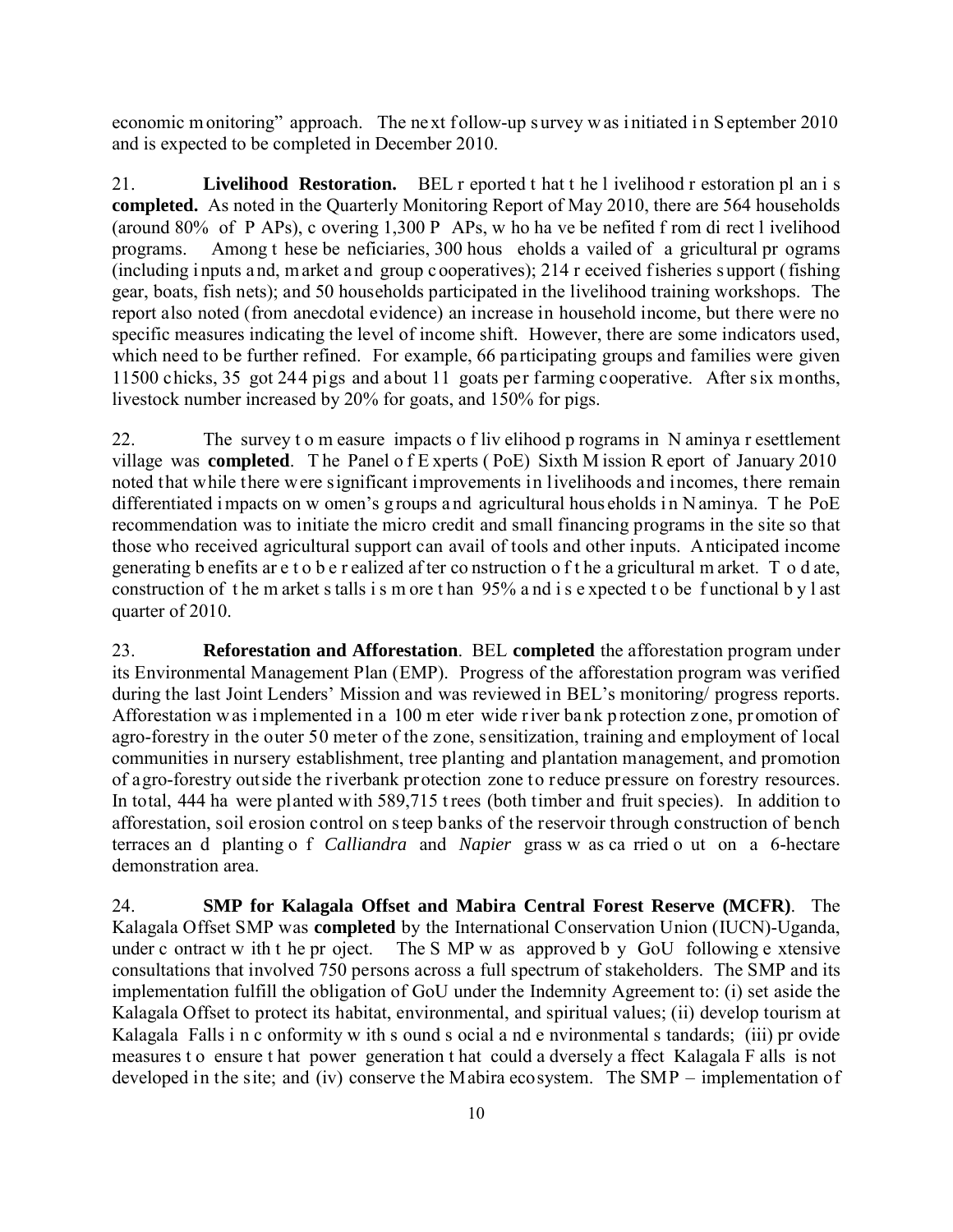which is ongoing with respect to core planned activities – has been scheduled for formal launch by e nd-2010. The launch will finalize the details of management activities, responsibilities of key implementers, and the monitoring and e valuation framework for a 10-year p eriod. The budget for SMP implementation is about US\$9.8 million. The Government committed to fund the initial cost of SMP implementation, with a possible request for donor support, as needed. As noted e arlier, t he r ecent B ank S upervision M ission r aised t he i ssue of f inancing ga ps f or implementing t he S MP ove r t he l ong-term. The B ank w ill c ontinue t o m onitor S MP implementing t he S MP ove r t he  $l$  ong-term. implementation t hrough pa rticipation i n a n Annual C onference p rescribed i n t he S MP monitoring and evaluation plan.

25. **Disclosure of Lake Victoria Water Releases.** The GoU's agreement with the Bank on disclosure of abstraction data in Lake Victoria is in **compliance**. The Ministry of Water and Environment has adopted a monthly reporting protocol to disclose water releases data to the East Africa C ommission ( EAC). Management c onfirms t hat t his d isclosure ha s be en unde rtaken monthly since December, 2008. R eleases remain above the Agreed Curve, but are much closer to it than they w ere in during the period 2005/06. During the period 2009 to June 2010, the Directorate o f W ater D evelopment issued water r elease p ermits that provided f or a flat out hourly average generation output between 136 - 138 MW for most of the period.

26. **Project Supervision.** A supervision strategy was **completed**, including coordination with ot her donors. Project supervision has be en transferred entirely to K ampala-based W orld Bank senior team members, including the Task Team Leader. The field-based project team is comprised of a Senior F inancial A nalyst, S enior. P ower E ngineer, Senior. E nvironmental Specialist and a Senior Social Development Specialist. In addition, support from a Lead Social Scientist and ad visory s ervices from the A frica Regional and Bankwide s afeguards t eams are provided from Headquarters. Additionally, Joint Lenders' Supervision Missions are organized twice each year (around March and October). This arrangement of alternating coordination for these missions has worked well especially for BEL. Although some lenders participate on a n annual basis, the World Bank team has participated in all five of these missions to date. The Bank Task Team members are in regular contact with project stakeholders to monitor progress, provide advice, and discuss issues/options. T he Team also provides updates to Africa Region Management on a r egular ba sis. Bankwide, the l essons l earned f rom the p roject h ave b een incorporated into training events and Bank documents, such as an *Africa Energy Briefing Note* that has been disseminated at the Bank Annual Meetings.

#### **V Next Steps**

27. The Bujagali project is expected to contribute significantly towards resolving energy sector i ssues in the c ountry. The stable and l ower c ost pow er s upply will m ultiply b enefits through n ew i nvestments an d m eeting i ncreasing d emand at af fordable rates. W hile there ar e obvious s hort-term s avings f rom th e s hift f rom e xpensive th ermal g eneration, the B ank ha s envisioned, supplemental to hydropower, implementation of a series of grid-connected and offgrid rural electrification schemes, including some small scale renewable energy systems.

28. S**upervision**. Management will continue to increase capacities of field-based staff to enhance implementation s upport. T he T ask T eam Leader and t he W ater R esources Advisor,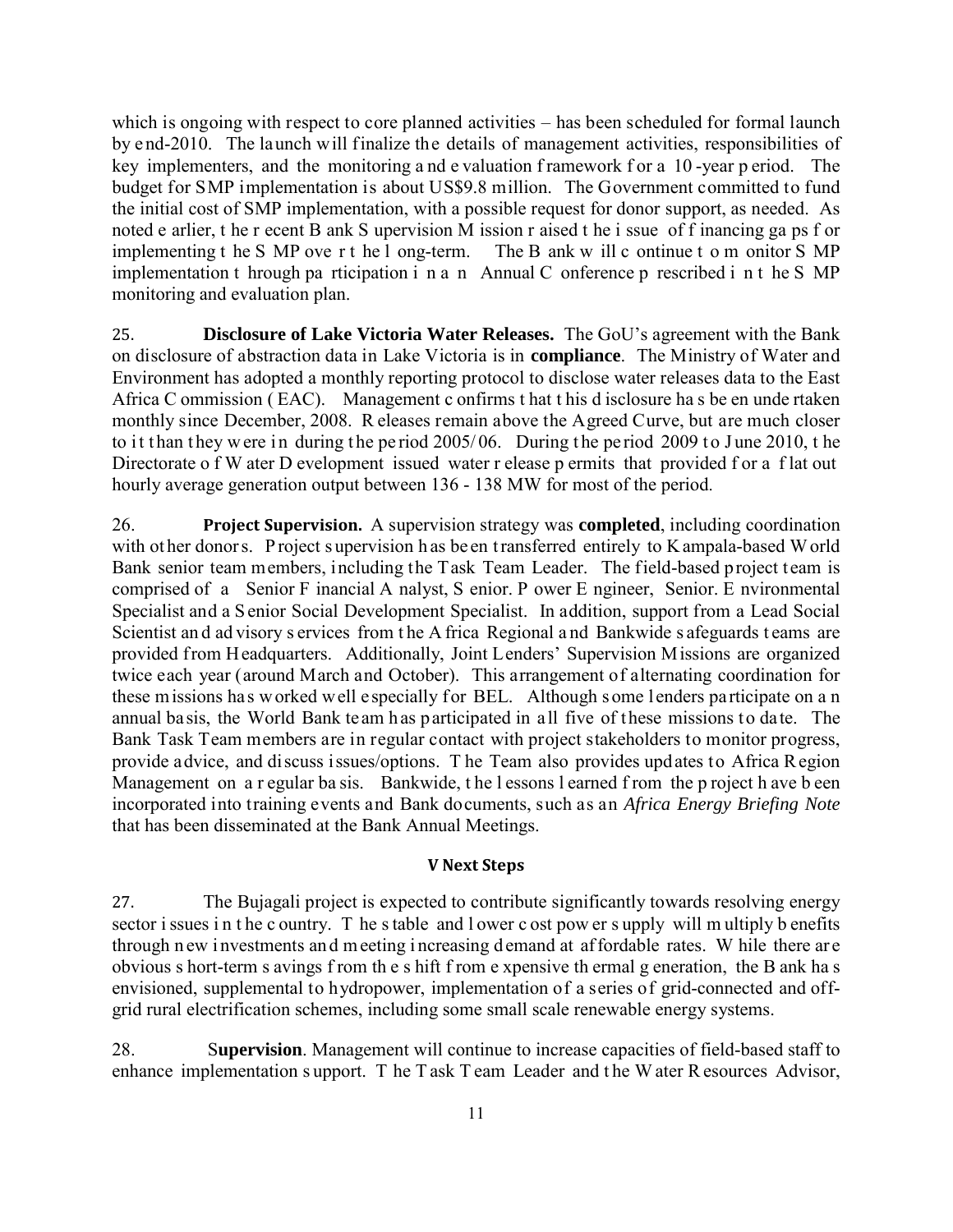both internationally hired, are already based in Kampala. Currently, the field staff assigned to the p roject in cludes e xisting K ampala b ased s taff w ith s pecializations in P ower E ngineering, Environmental M anagement, a nd S ocial D evelopment. S ufficient s taff r esources f or supervision, including participation in the Joint Lenders' Missions, will continue to be allocated to strengthen implementation support on the ground.

29. **Social and Environment Impacts.** The P roject w ill c ontinue t o en hance implementation o f th e A PRAP, CDAP, a nd S MP in th e f ollowing areas: ( i) liv elihood restoration; (ii) socio-economic information for measuring income and livelihood impacts; (iii) cultural and spiritual aspects; (iv) vulnerable groups; (v) management of afforestation area; (vi) environment management in the Kalagala Offset and Mabira Forest ecosystems; (vii) ecotourism activities; and (viii) monitoring of environmental impacts, as defined in t he SMP. T he socioeconomic monitoring database will be greatly enhanced through follow up surveys that measure income and livelihood changes over time. T ogether with the annual independent evaluation of APRAP and CDAP implementation, BEL already has in place qualified staff to do m onitoring. An independent evaluation of the CDAP impacts will be undertaken as a follow up activity to the socio-economic s urvey. B EL w ill c ontinue i ts capacity bui lding pr ograms, e specially i n t he areas of community development and support to youths and vulnerable groups. The Bank will supervise progress in SMP implementation, including capacities and monitoring of progress, and will work with GoU to resolve its long-term financing of SMP activities.

30. **Future reporting.** Management will update the Board on M AP progress in twelve month's time in its final Progress Report to the Board.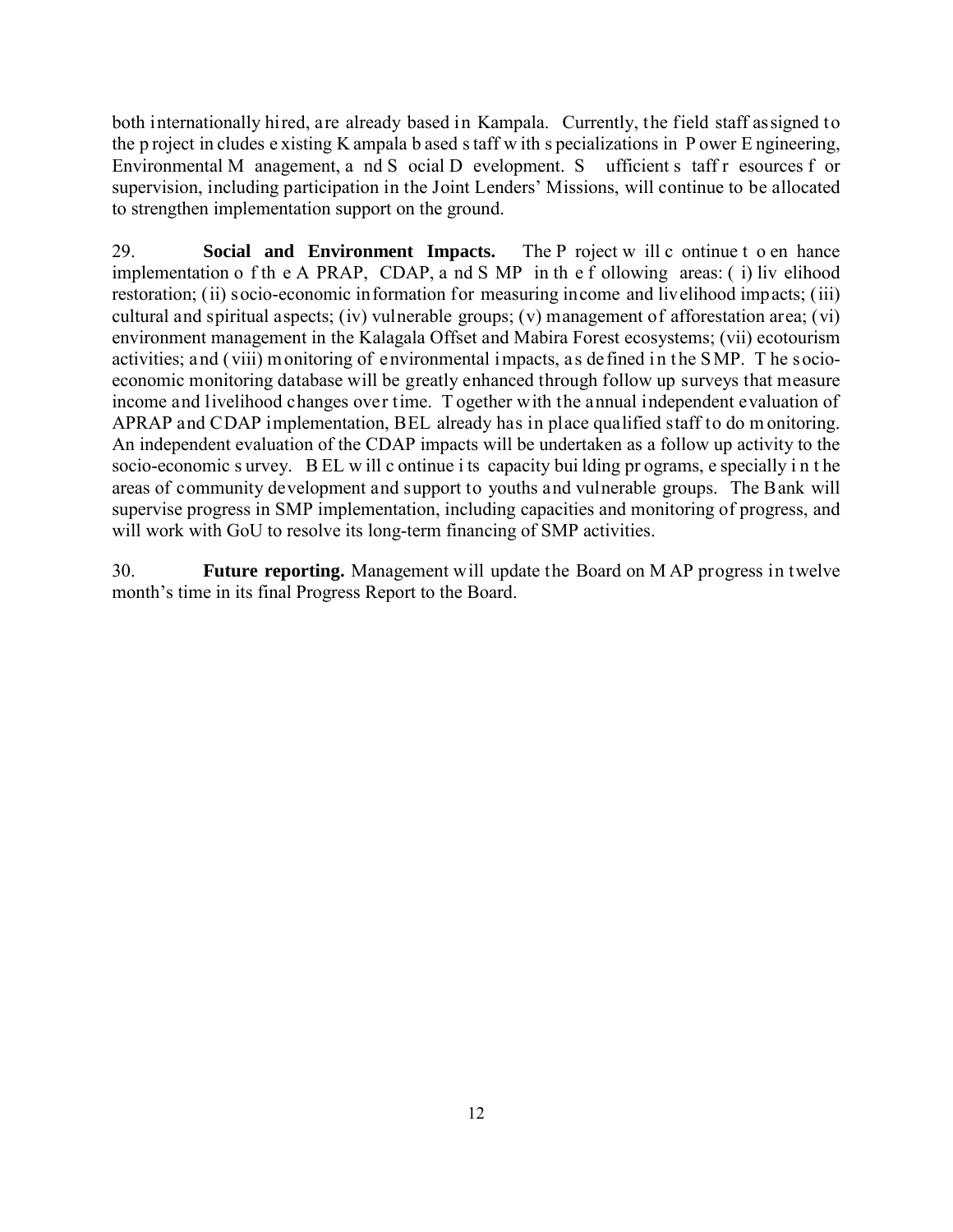|       | <b>Activity</b>                 | <b>Responsible</b>                                | <b>Estimated Costs</b>                                                                                                                                                                                                                                                                                                                                                        | <b>Financing Gap</b>                                                                                                                                                                                                                                                                                                             |
|-------|---------------------------------|---------------------------------------------------|-------------------------------------------------------------------------------------------------------------------------------------------------------------------------------------------------------------------------------------------------------------------------------------------------------------------------------------------------------------------------------|----------------------------------------------------------------------------------------------------------------------------------------------------------------------------------------------------------------------------------------------------------------------------------------------------------------------------------|
| (i)   | Kalagala Offset<br><b>SMP</b>   | <b>Agency</b><br><b>MoWE</b><br>NFA, NEMA,<br>etc | Total cost for implementation<br>of the SMP over a 10-year<br>period is US\$9.80 million                                                                                                                                                                                                                                                                                      | $12$ Financing gap of about<br>85%.<br>November 2010 Lenders<br>Mission will discuss<br>funding sources to cover<br>the financing gap with<br>the GoU. Other lenders<br>and IDA have in the past<br>expressed willingness to<br>mobilize such funding.                                                                           |
| (ii)  | Project Monitoring<br>Committee | <b>MEMD</b>                                       | Around US\$0.1 million (per<br>year as annual operating cost)                                                                                                                                                                                                                                                                                                                 | Fully funded. Bujagali<br>Project Monitoring<br>Committee is fully<br>funded by GoU<br>Committee establishment<br>was funded by GoU's<br>own funds; first<br>inspection and<br>monitoring framework<br>development were<br>funded by GTZ.                                                                                        |
| (iii) | <b>CDAP</b><br><b>CPMP</b>      | <b>BEL</b>                                        | <b>CDAP:</b> BEL allocated US\$3.8<br>million over a period of five<br>years for CDAP activities<br>Rural electrification activities in<br>the Naminya resettlement site<br>and some affected communities<br>will cost about US\$1.0 million<br><b>CPMP</b> : Significant amounts<br>have already been spent by the<br>EPC Contractor as a part of<br>their contract with BEL | <b>CDAP</b> activities are fully<br>funded by BEL.<br>Rural electrification<br>costs will be shared as<br>follows: REA will cover<br>70% and AFD will cover<br>30%. BEL has agreed to<br>provide Management and<br><b>Technical Supervision</b><br>services for setting up<br>the electrification and<br>water supply components |

## **ANNEX 1: ESTIMATED COSTS OF ACTIVITIES**

<span id="page-12-0"></span> $\overline{1}$  $12$  This estimate is based on the current FY GoU funding through budget allocations to the National Forestry Authority for the routine management activities (staffing, patrolling, enforcement, etc.) in the Central Forest Reserves forming the Kalagala Offset. This funding, which represents about 15% of the average annual cost of SMP is likely continue in the future (Information verified from Gershom Onyango, Director, Environmental Affairs, MoWE. 12 Oct 2010).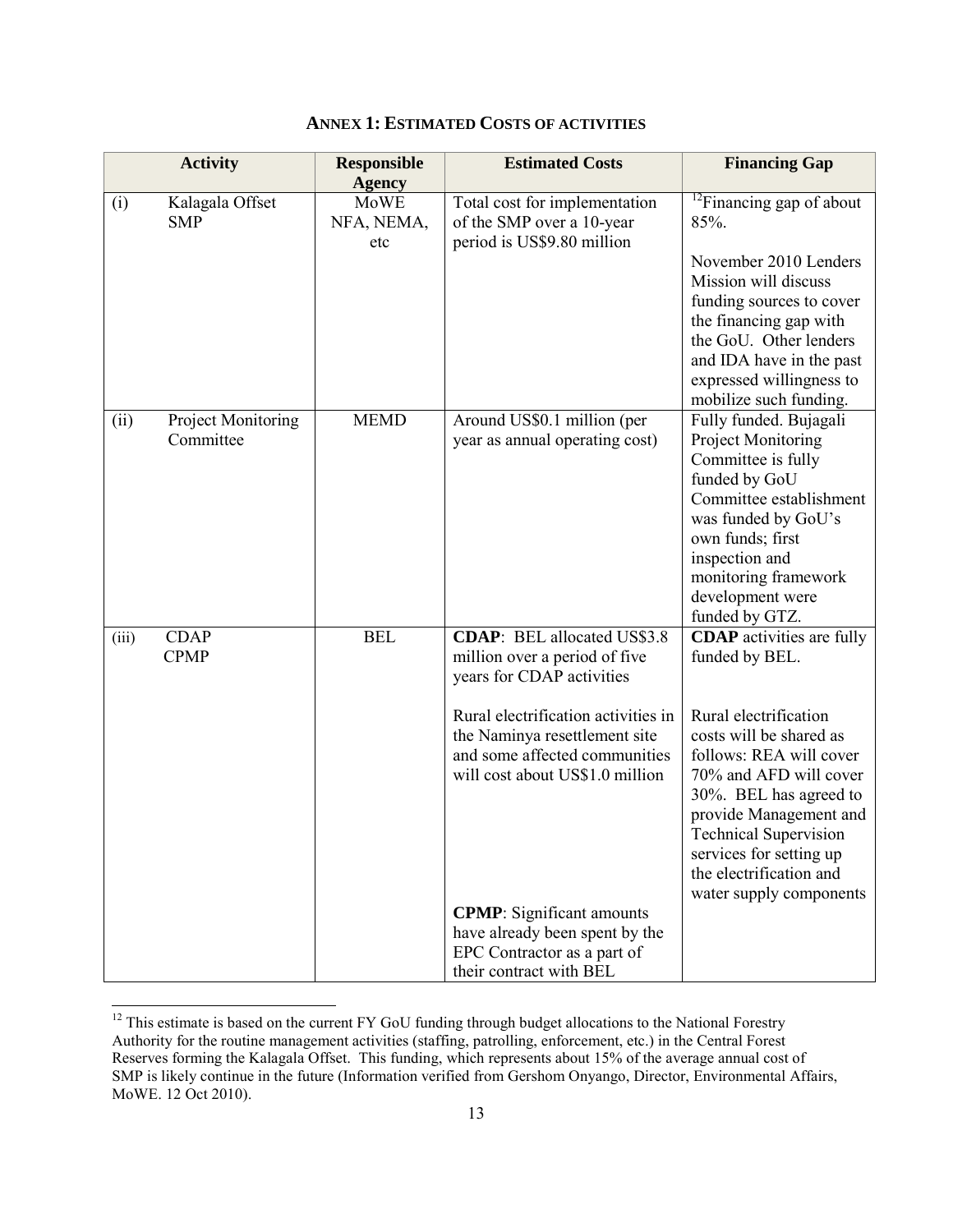| (iv) Oversight and    | <b>MEMD</b> | $\vert$ US\$59,000 -- of which    | Not funded |
|-----------------------|-------------|-----------------------------------|------------|
| concluding ceremonies |             | US\$35,000 is for the last set of |            |
| of the cultural, and  |             | appeasement ceremonies.           |            |
| spiritual issues      |             |                                   |            |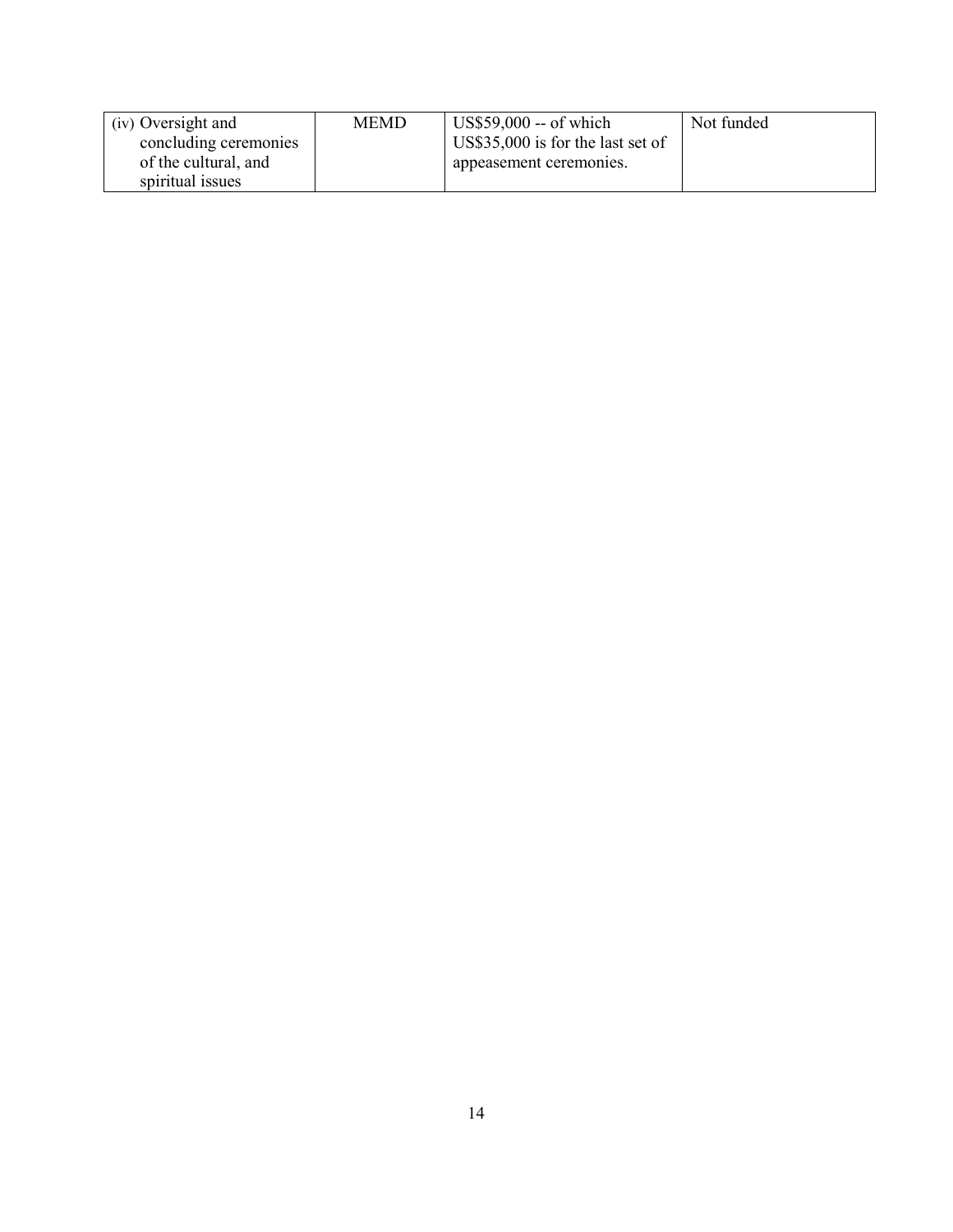#### **ANNEX 2: Timeline for the Appeasement of the Bujagali Spirits**

**September 2, 1999** – AES Nile Power enters into an agreement with the Nabamba Budhagali to carry o ut tr aditional c onsultations with th e B udhagali s pirits in forming th em o f th e p roject, which m ay l ead t o t he i nundation of t he ancestral bur ial grounds a nd s hrines l eading t o relocation of the said tangible cultural property.

**September 5, 1999** – Nabamba Budhagali held consultations with the Budhagali spirits at which the s pirits di d not ob ject t o t he c hange i n t he e nvironment, c onstruction of pr oject, a nd inundation of the culture site as long as ceremonies are held for appeasement.

**December 8, 1999** – AES Nile and GoU sign Implementation Agreement refers to Budhagali site, w hich is s aid to be of ' cultural imp ortance to the B asoga tr ibe a nd the N tembe c lan in particular.'

**August 21, 2001** – Agreement for the Mitigation of Cultural Impacts and Appeasement of the Budhagali S pirit, s igned b y t he N abamba B udhagali. T he s ignature i s w itnessed b y AJCM Magezi, A dvocate, w ho at tests t hat t he agreement "w as f irst r ead an d explained t o h im i n a language he understands until he appeared to fully understand the same." The Agreement follows consultations on  $6/25/01$ ,  $7/6/01$ ,  $7/13/01$ ,  $7/25/01$ . T he A greement c ontains t he f ollowing provisions: " For t he a voidance of doubt , a fter pr oviding t he a greed f acilitation f or t he appeasement ceremonies, the Company shall deem and Nabamba Budhagali hereby asserts that all requisite cultural ceremonies associated with the interest of Nabamba Budhagali within the Project Site have been satisfied, the spirits have been appeased, acquisition of the Project Site, construction of the Project and inundation of the Culture site have been accepted by the spirits." Nabamba Budhagali shall have no m ore claims for re-consulting or re-appeasing the Budhagali spirit."

**September 25, 2001** – Nabamba B udhagali a ccepts m ilestone pa yments 3b a nd 4 f or t he ceremony. (He has previously received all of the other milestone payments.)

**September 29, 2001** – Appeasement c eremony with participation of the N abamba B udhagali and 75 B aswezi f rom a ll ove r U ganda. N abamba B udhagali r efuses t o s ign c onfirmation of completion.

**October 5, 2001** – Nabama Budhagali, through legal counsel, sends letter to object the presence of others near his shrine claiming to be 'the' Budhagali.

**2001- 2007-** After the withdrawal of AESNP, Government of U ganda through a procurement process identified Bujagali Energy Limited (BEL) as a developer for the project. Due to the time lapse, there was need to update the Social and Environmental Action Plan (SEAP); to identify any gaps a nd/or i mprove on t he m itigation m easures pr oposed. C onsultations w ere h eld w ith different a gencies and during w hich Busoga Kingdom a s one o f t he i nstitutions c onsulted indicated that the relocation of the Bujagali Spirits was not completed because no home was built for the spirits as they were temporarily housed at the medium's place (Lubaale Nfuudu). Further